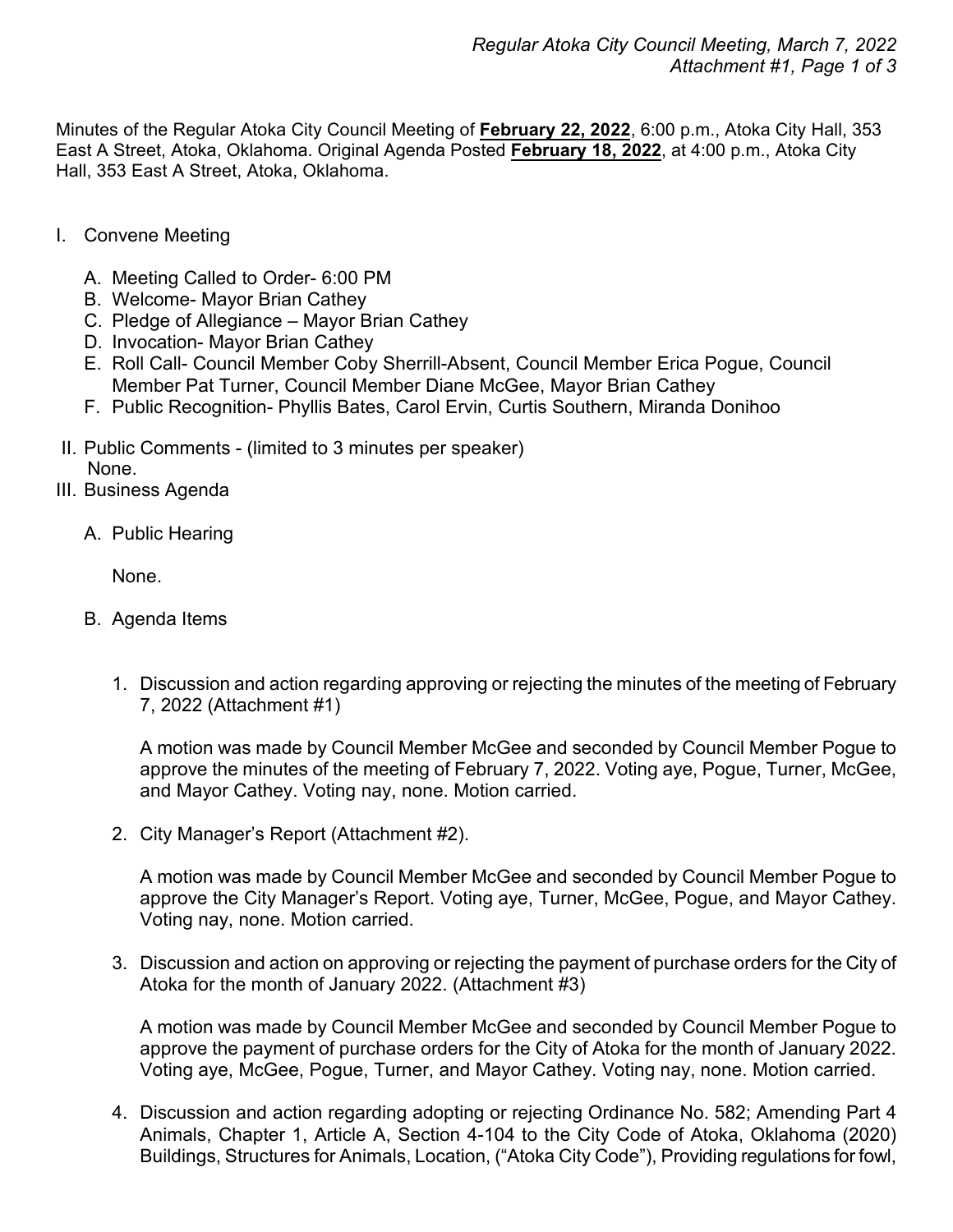chickens, and laying hens, providing for repealer and severability, and declaring an emergency. (Attachment #4)

Code Enforcement Officer, Phyllis Bates, presented the council with photos regarding the proposed Ordinance which will limit the number of chickens that can each owner would be allowed within city limits. Ms. Bates stated that the issue of chickens migrating in town needs to be addressed as the chickens are running free and can be considered a nuisance to pet owner and citizens alike. The City Attorney confirmed that this topic is highly controversial amongst other cities, as the people raising chickens would be "grandfathered in" and only once living chickens die off would these homes be enforced by this new law. A suggestion was made to make it a law of the city to keep chickens in a coop in back yards. The attorney suggested this item be addressed in the form of a public hearing as well as amend the code to list turkey in with fowl rather than a large animal.

A motion was made by Mayor Cathey and seconded by Council Member McGee to place this matter on the March 2, 2022 agenda with a public hearing. Voting aye, Pogue, Turner, McGee, and Mayor Cathey. Voting nay, none. Motion carried.

5. Discussion and or action on the appointment of an Alternate City Judge, and Assistant City Attorney which shall be designated to act in the place of the City Judge and/or City Attorney in the event that they have a conflict of interest which requires their recusal.

The City Attorney stated that in the case of a conflict of interest, it is important to have an alternate to act on the behalf of the City of Atoka. Mr. Sandmann himself has had a situation arise in which he was unable to represent due to a conflicting matter and he has recommended designating Morgan Potts as an alternate, or assistant, attorney for the City of Atoka. Mr. Sandmann also stated he would attempt to local attorney to serve as an alternate City Judge if needed.

A motion was made by Council Member Pogue and seconded by Council Member McGee to appoint or designate Morgan Potts as assistant City Attorney. Voting aye, Pogue, Turner, McGee, and Mayor Cathey. Voting nay, none. Motion carried.

An assistant judge will be designated at a later date.

- C. Public Requested Agenda Items
- IV**.** Consent Agenda Items None.
- V. Executive Session

None.

## VI. New Business

None.